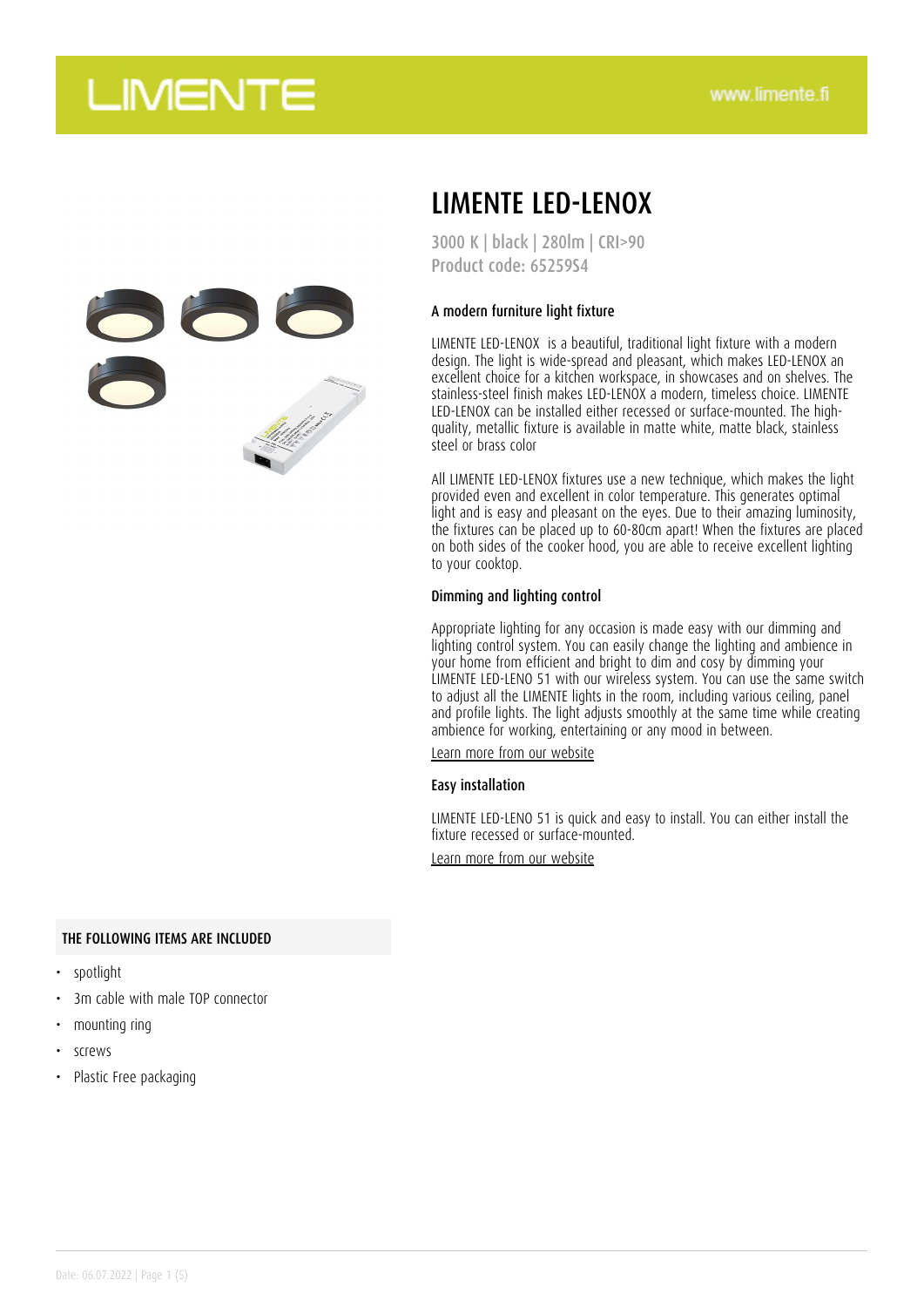## LENOX 3K 4X4W BLACK SPOTLIGHT

### OVERVIEW

| <b>PRODUCT CODE</b> | 6525954                            |
|---------------------|------------------------------------|
| <b>GTIN-CODE</b>    | 6438400005846                      |
| ELECTRICAL NUMBER   | 4139975                            |
| ETIM GENERAL NAME   | Furniture luminaire                |
| ETIM CLASS          | Downlight/spot/floodlight EC001744 |
| ETIM GROUP          | 41 Domestic light fittings         |
| <b>COLOUR</b>       | Black                              |
| <b>LAMP TYPE</b>    | LED                                |

### SPECIFICATIONS

| <b>PRODUCT DIMENSIONS</b>                | $64.0 \times 64.0 \times 15.5$                                               |
|------------------------------------------|------------------------------------------------------------------------------|
| <b>MOUNTING METHOD</b>                   | Surface mounted/recessed mounted                                             |
| <b>COLOUR TEMPERATURE</b>                | 3000 K                                                                       |
| <b>COLOUR RENDERING INDEX CRI</b>        | $> 90$                                                                       |
| <b>RATED LIFE TIME</b>                   | 35.000h (L80B10)                                                             |
| <b>ENERGY EFFICIENCY CLASS</b>           |                                                                              |
| <b>LUMINOUS FLUX</b>                     | 280 lm                                                                       |
| <b>EFFICIENCY</b>                        | $80 \text{ lm/W}$                                                            |
| <b>VOLTAGE</b>                           | 24 V DC                                                                      |
| <b>INGRESS PROTECTION CODE</b>           | IP44/IP20                                                                    |
| NUMBER OF LEDS/M                         |                                                                              |
| <b>INPUT POWER</b>                       | 4 W                                                                          |
| NUMBER OF SWITCHING CYCLES               | > 50000                                                                      |
| AMBIENT TEMPERATURE RANGE                | $-20^{\circ}$ C $-40^{\circ}$ C                                              |
| <b>INPUT POWER CONNECTOR</b>             |                                                                              |
| <b>WARRANTY PERIOD (MONTHS)</b>          | 24                                                                           |
| <b>ADDITIONAL COVER (MONTHS)</b>         | 36                                                                           |
| <b>INSTALLATION AND OPERATING MANUAL</b> | https://www.limente.fi/Images/productpics/instructions/limente_led-lenox.pdf |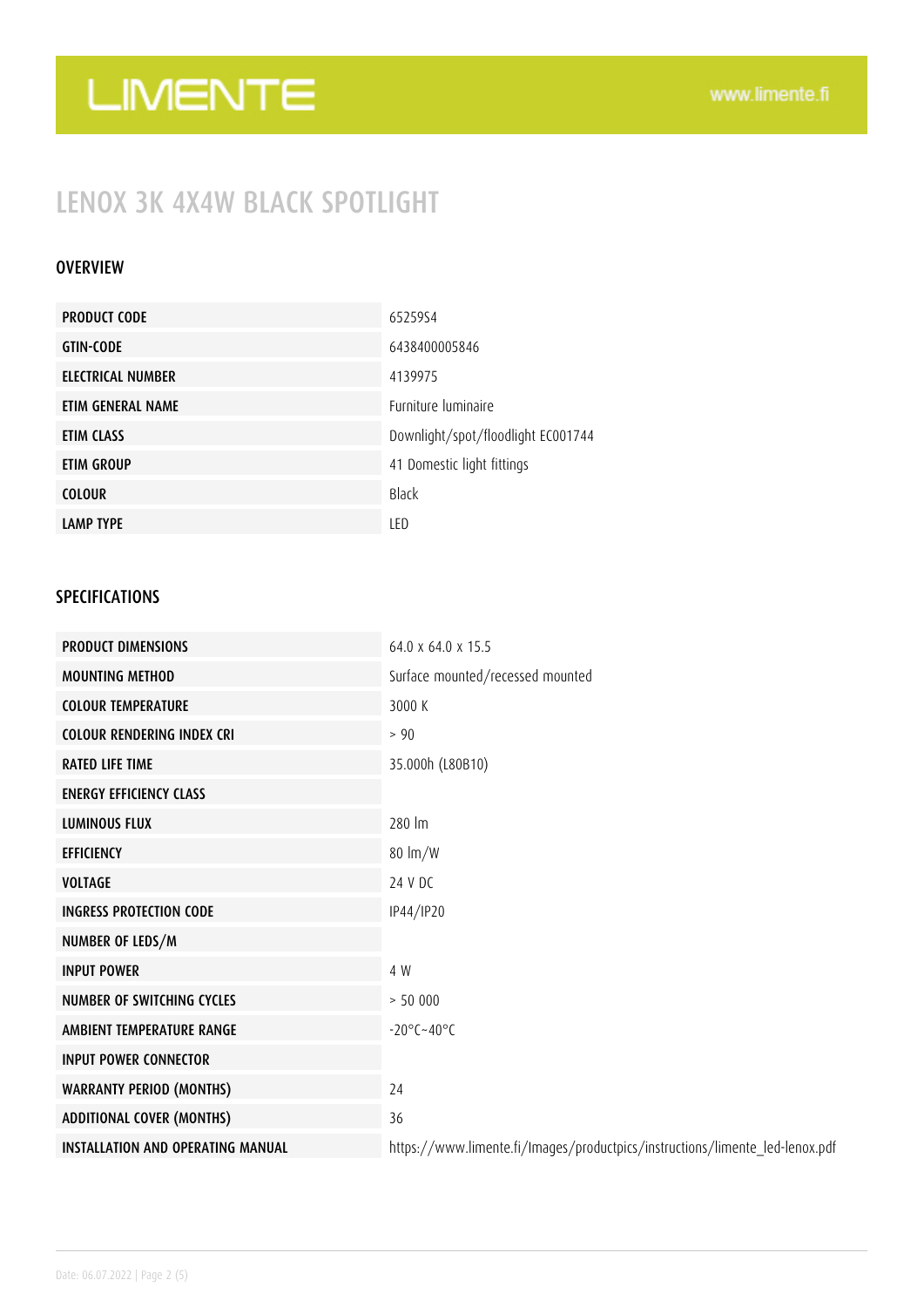### LENOX 3K 4X4W BLACK SPOTLIGHT

### RECOMMENDED ACCESSORIES

| <b>PRODUCT CODE</b> | <b>PRODUCT</b>                                        |
|---------------------|-------------------------------------------------------|
| 640451              | SMART 451, WIRELESS LIGHTING CONTROL KIT, 24 V        |
| 640420              | SMART 420, WIRELESS LIGHT CONTROL                     |
| 640421              | SMART 421, WIRELESS LIGHT CONTROL                     |
| 640422              | SMART 422, WIRELESS LIGHT CONTROL                     |
| 640424              | SMART 422, WIRELESS LIGHT CONTROL                     |
| 640350              | SMART 350 SET, WIRELESS LIGHT CONTROL, REMOTE CONTROL |
| 640351              | SMART 351, WIRELESS LIGHT CONTROL                     |
| 640352              | SMART 352, WIRELESS LIGHT CONTROL                     |
| 640425              | SMART 425, WIRELESS LIGHT CONTROL                     |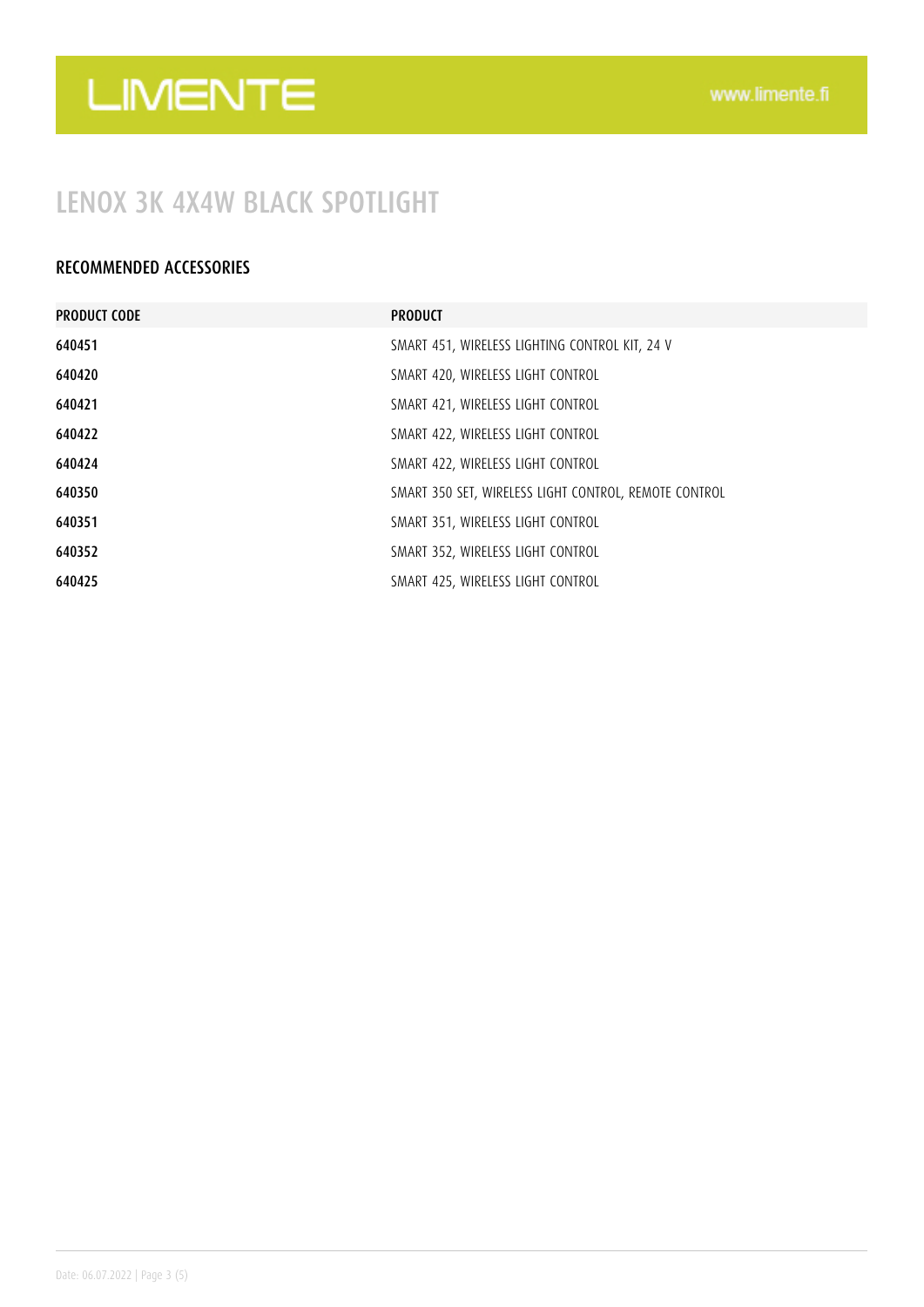## LENOX 3K 4X4W BLACK SPOTLIGHT